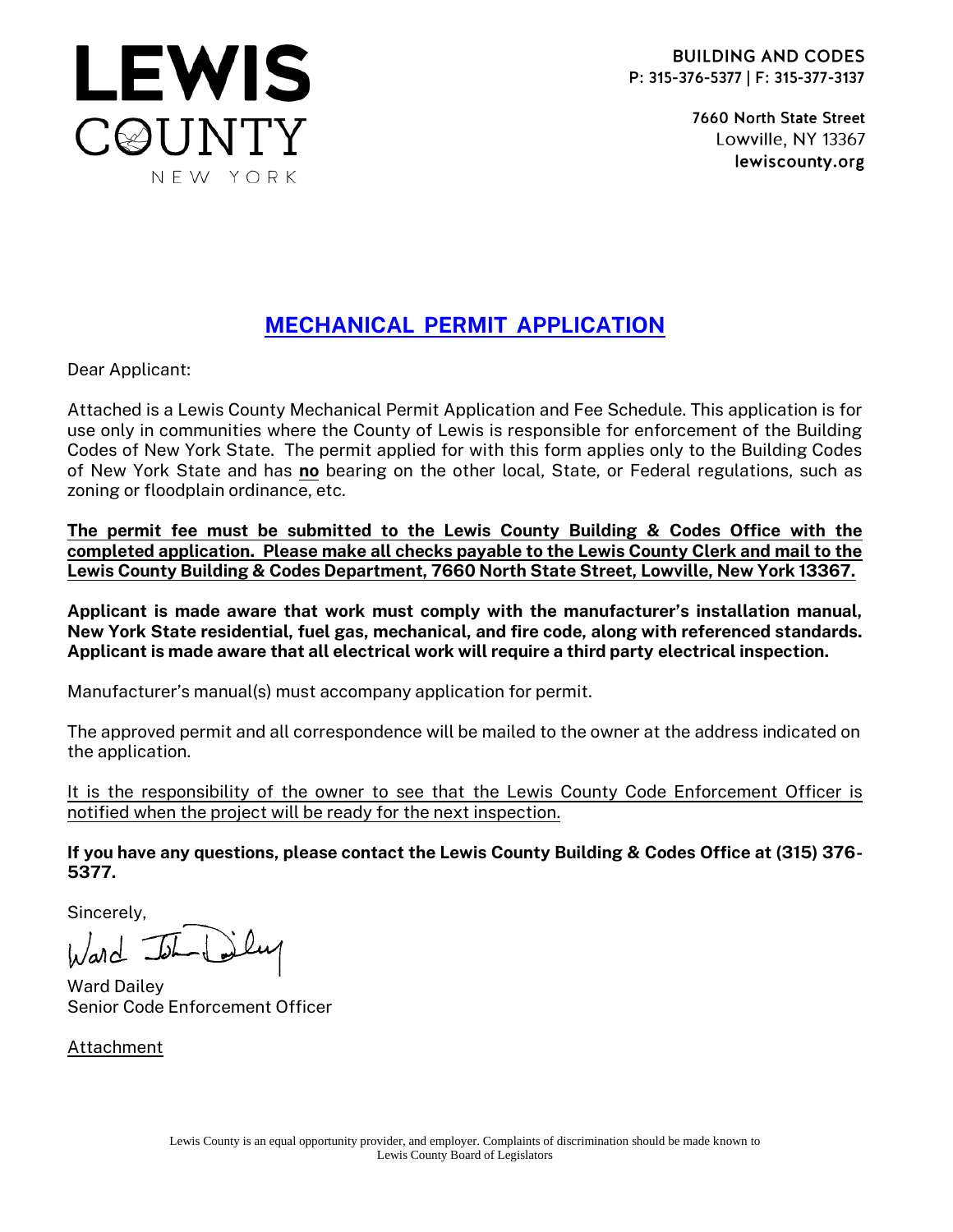### LEWIS COUNTY BUILDING & CODES DEPARTMENT LEWIS COUNTY COURT HOUSE 7660 N. STATE ST. LOWVILLE, NEW YORK 13367 Phone: (315) 376-5377 Fax: (315) 377-3137

| Permit Number |  |
|---------------|--|
|---------------|--|

## Mechanical Permit Application

| Date ——————————————     |  |
|-------------------------|--|
|                         |  |
|                         |  |
|                         |  |
|                         |  |
|                         |  |
|                         |  |
|                         |  |
| Description of Project  |  |
| <b>Project Value \$</b> |  |

New York State law requires a permit for any work that must comply with the uniform code. The intent of a mechanical permit is to ensure that requirements stipulated by the manufacturer along with applicable New York State codes are met. The permit ensures inspections to substantiate the location, installation, and operation of mechanical systems in order to protect the public's health, safety, welfare, and property.

### Residential Alterations Fee

| Up to \$5,000                           | \$40.00 |
|-----------------------------------------|---------|
| For each \$3,000 over the first \$5,000 | \$ 5.00 |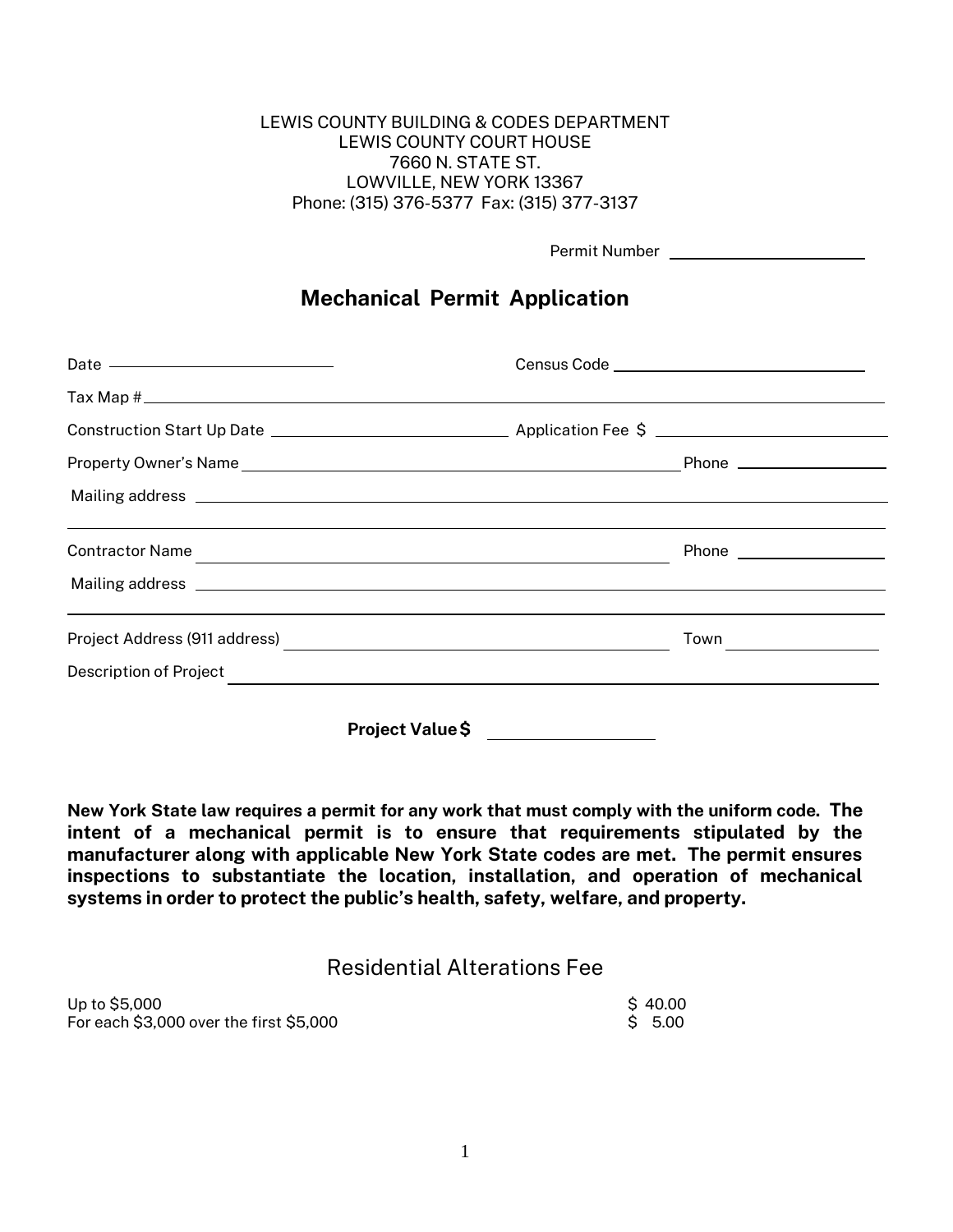|                                     | ALL INSTALLATIONS AND PRODUCTS ARE TO BE INSTALLED IN<br>ACCORDANCE TO THE MANUFACTURES INSTALLATION GUIDELINES                                      |  |
|-------------------------------------|------------------------------------------------------------------------------------------------------------------------------------------------------|--|
|                                     | NEW YORK STATE CODES ALONG WITH REFERENCED STANDARDS                                                                                                 |  |
| <b>FURNACE</b>                      | Manufacturer ___________ Model ____________ Fuel _______ B.T.U Input rating _______ Flue Diameter                                                    |  |
| <b>BOILER</b>                       | (Shall Comply With RM 20)                                                                                                                            |  |
|                                     | Expansion tank Low water shutoff Return & supply shutoff Water storage tank                                                                          |  |
| <b>SUSPENDED</b><br><b>UNIT</b>     | Manufacturer Model Fuel B.T.U Input rating                                                                                                           |  |
| <b>GAS FIRE</b><br><b>PLACE</b>     | Manufacturer-<br>Model Fuel B.T.U Input rating-<br>Type of gas pipe Size of gas pipe Type of vent<br>Vent termination                                |  |
| <b>VENTS</b>                        | Manufacturer Model Model Type vent B L N BW<br>Direct vent Integral vent Mechanical vent<br>Clearances to combustibles — Back — Left — Right — Top — |  |
| <b>CHIMNEY</b>                      | Clearance to combustibles front _________ Back _________ Left _________Right ________ Top _______                                                    |  |
| <b>GAS PIPING</b>                   | Plastic(exterior/underground only) Copper/brass _ Aluminum _ Steel<br>Corrugated stainless Size of pipe Drips                                        |  |
| <b>HYDRONIC</b><br><b>HOT WATER</b> | (Shall Comply With MC12)<br>Shut off valves<br>Pipe support spacing Embedded in concrete Back flow preventer                                         |  |
| <b>HEAT PUMPS</b>                   | Manufacturer Model Model Air source Ground source<br>Tonnage <sub></sub> Seer                                                                        |  |
| <b>GAS WATER</b><br><b>HEATER</b>   | Model Capacity Vent type<br>Manufacturer<br>Heater will be located<br>Vents to                                                                       |  |
| <b>FUEL</b><br>TANKS                | LP Oil Capacity Venting Fill pipe<br>Location<br>Number of tanks Is tank above ground<br>Buried                                                      |  |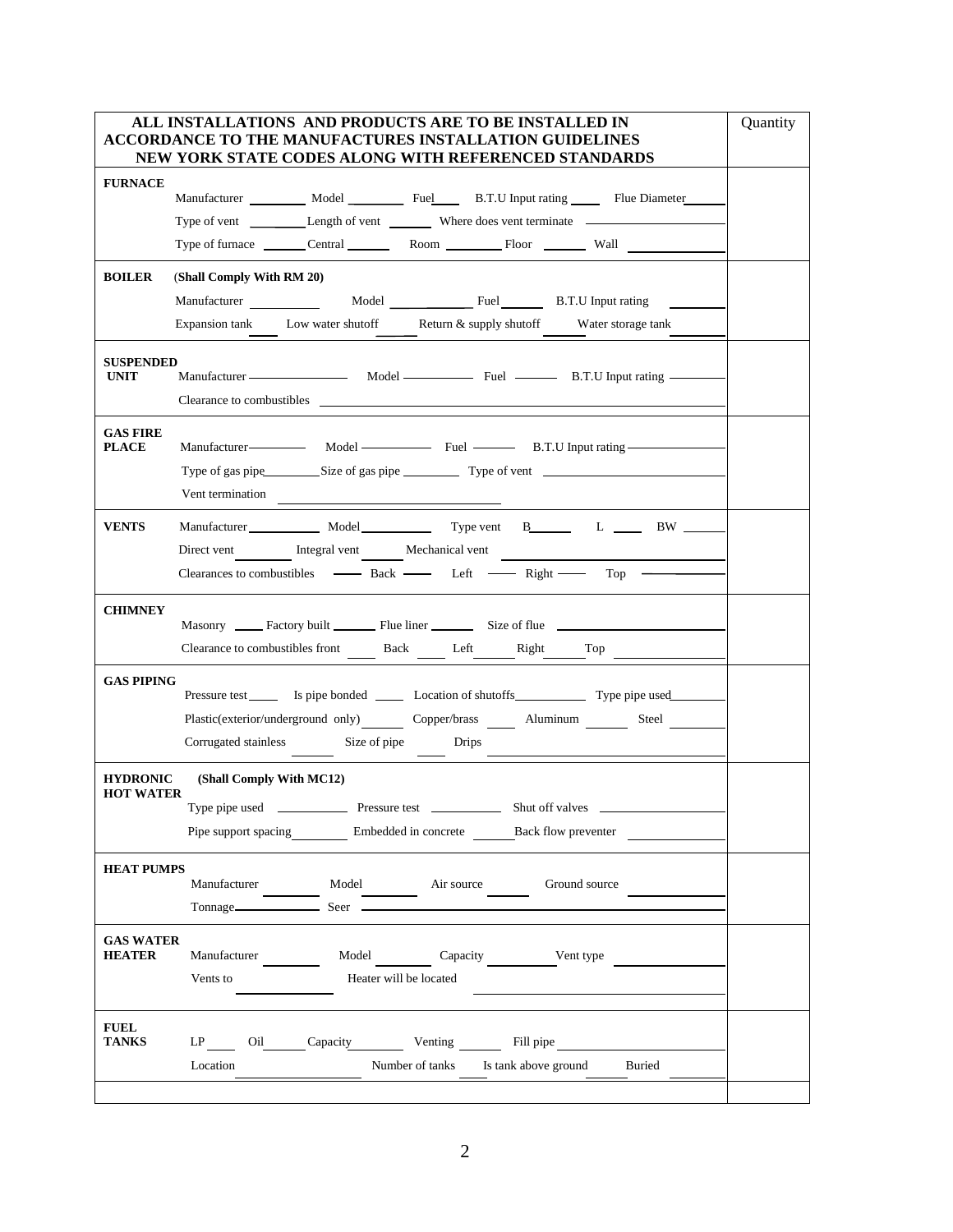| <b>FIRE SUPPRESSION</b>             |                                             |       |                                                                                                                                                                                                                                                                                             |  |
|-------------------------------------|---------------------------------------------|-------|---------------------------------------------------------------------------------------------------------------------------------------------------------------------------------------------------------------------------------------------------------------------------------------------|--|
|                                     | Number of pennants Spacing Type of pennants |       |                                                                                                                                                                                                                                                                                             |  |
|                                     |                                             |       |                                                                                                                                                                                                                                                                                             |  |
|                                     |                                             |       |                                                                                                                                                                                                                                                                                             |  |
| <b>GENERATOR</b><br>(PERMANENT)     |                                             |       |                                                                                                                                                                                                                                                                                             |  |
|                                     | Manufacturer                                |       | Model Kilowatts Type of transfer switch                                                                                                                                                                                                                                                     |  |
|                                     |                                             |       | Service disconnect provided ————————————————————————Grounding —————                                                                                                                                                                                                                         |  |
|                                     |                                             |       |                                                                                                                                                                                                                                                                                             |  |
| <b>GAS CLOTHES</b><br><b>DRYER</b>  |                                             |       |                                                                                                                                                                                                                                                                                             |  |
|                                     |                                             |       | Vent pipe ___________ Vent length ________ Vent termination ________ Appliance location _______                                                                                                                                                                                             |  |
| <b>GAS FIRED</b><br><b>TOILET</b>   |                                             |       |                                                                                                                                                                                                                                                                                             |  |
| <b>SOLAR WATER</b><br><b>HEATER</b> |                                             |       | Manufacturer _____________ Model ____________ Closed loop _______________________                                                                                                                                                                                                           |  |
|                                     |                                             |       |                                                                                                                                                                                                                                                                                             |  |
|                                     |                                             |       | Heat exchanger <u>expansion</u> Expansion tank <b>expansion</b> tank <b>expansion</b> tank <b>expansion</b> tank <b>expansion</b> tank <b>expansion</b> tank <b>expansion</b> tank <b>expansion</b> tank <b>expansion</b> tank <b>expansion</b> tank <b>expansion</b> tank <b>expansion</b> |  |
| <b>FUEL CELL</b>                    |                                             |       |                                                                                                                                                                                                                                                                                             |  |
|                                     |                                             |       | Type of fuel cell <b>Selection</b> Heat exchanger <b>Example 1</b> Transformers                                                                                                                                                                                                             |  |
|                                     |                                             |       |                                                                                                                                                                                                                                                                                             |  |
|                                     |                                             |       |                                                                                                                                                                                                                                                                                             |  |
| <b>WHOLE HOUSE</b><br><b>FAN</b>    | Manufacturer                                | Model | C.F.M.<br>Volts                                                                                                                                                                                                                                                                             |  |
|                                     | <b>RADON MITIGATION SYSTEM</b>              |       |                                                                                                                                                                                                                                                                                             |  |
|                                     | Manufacturer                                | Model | Pipe size                                                                                                                                                                                                                                                                                   |  |
|                                     |                                             |       |                                                                                                                                                                                                                                                                                             |  |
|                                     | Is system mechanically vented               |       | Fan wattage                                                                                                                                                                                                                                                                                 |  |
| <b>HYDROGEN/FUEL CELLS</b>          |                                             |       |                                                                                                                                                                                                                                                                                             |  |
|                                     | Manufacturer                                | Model | Pipe size                                                                                                                                                                                                                                                                                   |  |
|                                     |                                             |       |                                                                                                                                                                                                                                                                                             |  |
|                                     |                                             |       | Is system mechanically vented Fan wattage                                                                                                                                                                                                                                                   |  |
|                                     |                                             |       |                                                                                                                                                                                                                                                                                             |  |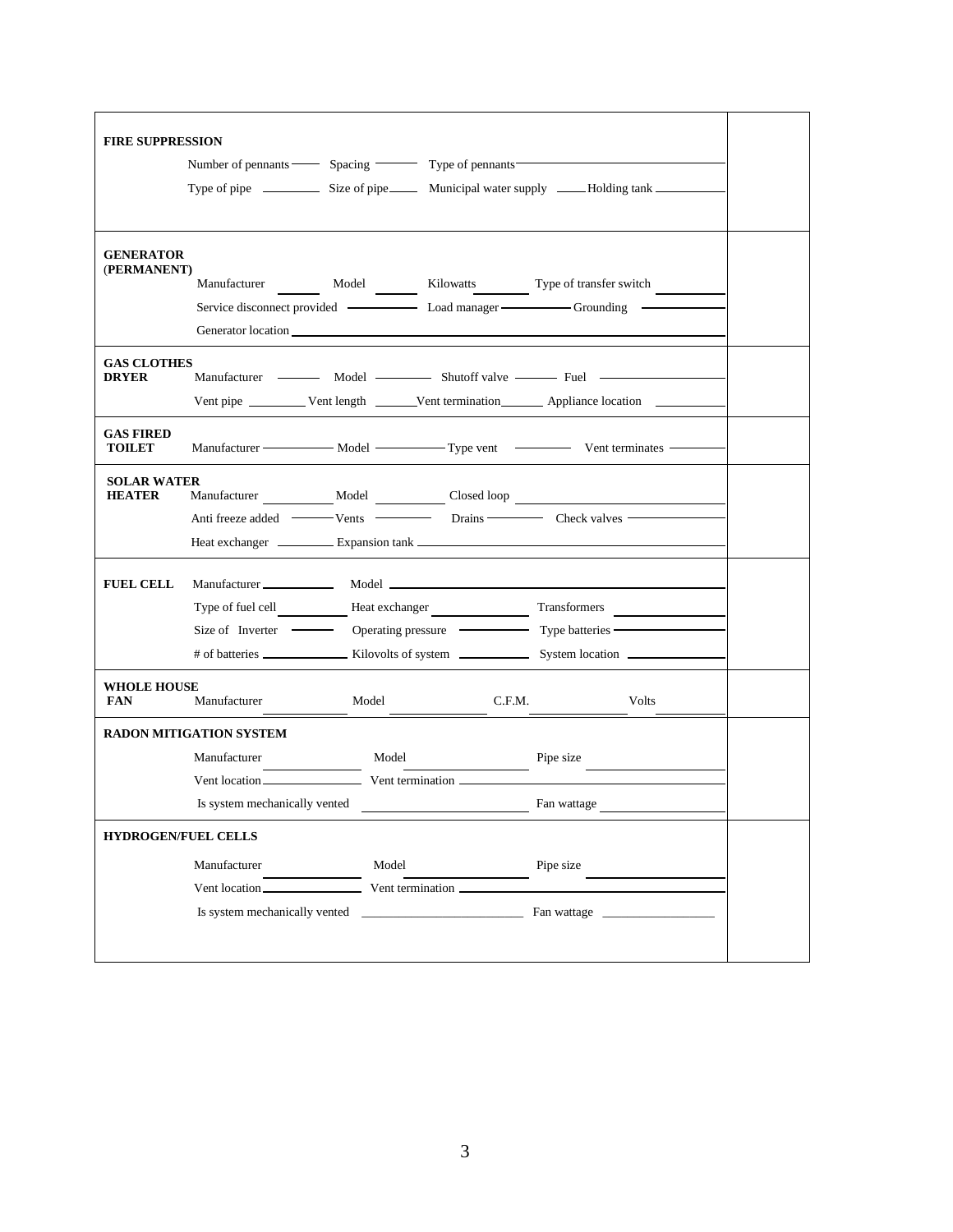#### Affidavit of Exemption to Show Specific Proof of Workers' Compensation Insurance Coverage for a 1, 2, 3, or 4 Family, Owner-occupied Residence.

\*\*This form cannot be used to waive the workers' compensation rights or obligation of any party.\*\*

Under penalty of perjury, I certify that I am the owner of the 1, 2, 3, or 4 family, owner-occupied residence (including condominiums) listed on that building permit that I am applying for, and I am not required to show specific proof of workers' compensation insurance coverage for such residence because (please check the appropriate box):

- $\Box$ I am performing all the work for which the building permit was issued.
- I am not hiring, paying, or compensating in any way for the individual(s) that is(are) performing  $\Box$ all the work for which the building permit was issued or helping me perform such work.
- I have a homeowners' insurance policy that is currently in effect and covers the property listed  $\Box$ on the attached building permit AND am hiring or paying individuals a total of less than forty (40) hours per week (aggregate hours for all paid individuals on the jobsite) for which the building permit was issued.

I also agree to either:

- $\triangleright$  acquire appropriate workers' compensation coverage and provide appropriate proof of that coverage on forms approved by the Chair of the NYS Workers' Compensation Board to the government entity issuing the building permit if I need to hire of pay individuals a total of forty (40) hours or more per week (aggregate hours for all paid individuals on the jobsite) for work indicated on the building permit, or if appropriate, file a WC/Db-100 exemption form; OR
- $\triangleright$  have the general contractor, performing the work on the 1, 2, 3, or 4 family, owneroccupied residence (including condominiums) listed on the building permit that I am applying for, provide appropriate proof of workers' compensation coverage or proof of exemption from that coverage on forms approved by the Chair of the NYS Workers' Compensation Board to the government entity issuing the building permit if the project takes a total of forty (40) hours or more per week (aggregate hours for all paid individuals on the jobsite) for work indicated on the building permit.

| (Signature of Homeowner)                                                          | (Date Signed)<br>Home Telephone Number: _____________ |
|-----------------------------------------------------------------------------------|-------------------------------------------------------|
| (Homeowner's Name Printed)<br>Property Address that requires the building permit: | Sworn to before me this                               |
|                                                                                   | (County Clerk of Notary Public)                       |

Once notarized, this Form BP-1 serves as an exemption for both workers' compensation and disability benefits insurance coverage.

BP-1 (9-07) NY-WC

4